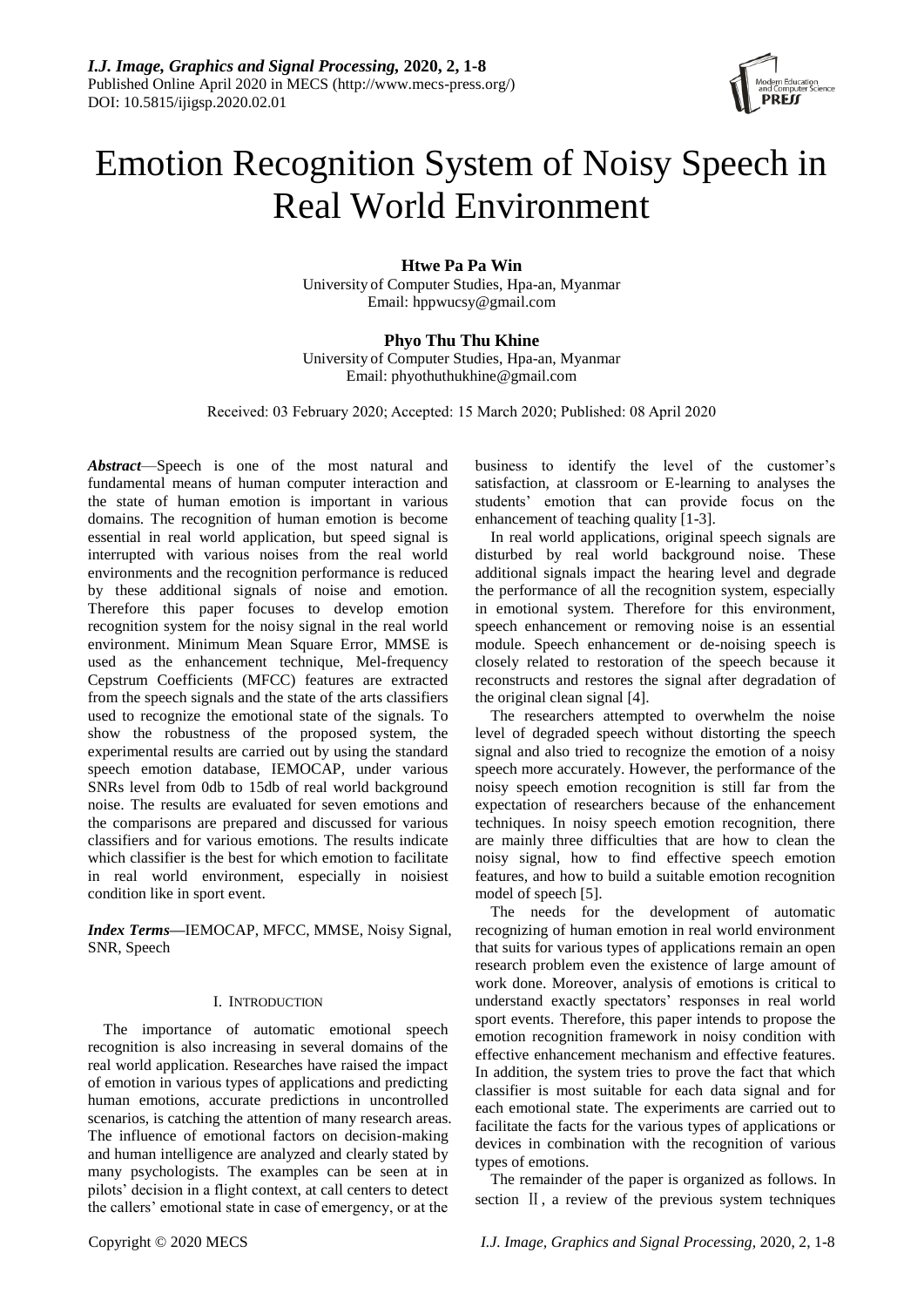that are necessary as background required to effectively implement the system is presented. The proposed system is described in Section Ⅲ. After that, experimental results of the proposed system are discussed in section Ⅳ, and finally the conclusion about the proposed system is presented in the last section.

## II. RELATED WORKS

Although there are many previous works done for speech emotion recognition by using different paradigms, a limited research works have been done in noisy environments.

The related works in [6-9] proposed different mechanism to improve the performance of speech emotion recognition in normal environment. Speech emotion recognition system using CNN with the improvement of CapsNets are proposed in [6] by using IEMOCAP dataset and proved that CapsNets get the better performance than baseline CNNs in building the recognition model. The groups of [7] and [8] also used CNN based classifiers that leads to reliable improvements in accuracy of the speed emotion recognition model and two emotion dataset of IEMOCAP and MSP-IMPROV for unbalanced speed with unsupervised learning and for raw speed. The system used the Bag-of-Visual Words as the classification model on Audio Segment Spectrograms is proposed by the groups [9]. They used SURF features for the SVM recognizer and clearly state that how emotion recognition model is much important in education fields and proved their proposed work improves the accuracy.

The previous works in [10] proposed different types of speech enhancement techniques by using MFCC features and SVM classifier. The authors recommended that for sport noise, Minimum Mean Square Errors, MMSE outperform among the different types of speech enhancement techniques they described.

The authors in [11] proposed the system for Speech emotion recognition in noisy environment. They used three speech enhancement techniques; spectral subtraction, wiener filter and MMSE for noisy signal. MFCC is used for feature extraction and Hidden Markov

Model, HMM is used for recognition. They also concluded that although they enhanced the noisy signal, the enhancement techniques are not sufficiently efficient for all types of noise and they remark that recognition rates in both noisy and enhanced environment are independent from various SNR levels.

The researchers in [3] emphasize on automatic speech emotion recognition with the effect of additive noise signals. The white Gaussian noise is added to the original clean signals at several signals to noise ratio (SNR) levels. Gaussian mixture models (GMM) based method is used as the emotion recognizer, the i-vector based method is compared with a baseline conventional method. The results are demonstrated with the superior performance.

The groups of [12] proposed binaural speech system for emotional recognition that is based on the analysis of binaural input signals by using the binaural signal analyzer and on the constructing of speech signal mask in a noisy environment by using emotional mask . They used the emotional speech utterances of Persian database for the experimental purposes. Their simulation results proved that their proposed system achieves higher performance.

## III. PROPOSED ALGORITHM

This system proposes the processes for the Emotion Recognition system for real world environment as shown in Fig.1. The features of the clean signals in the database are extracted by using MFCC and save at the offline stage of the recognition system. The clean signal is used as the input at the online stage and then sport noise is added to the system. Then the features of the noisy signal are extracted using MFCC and sent to the SVM recognition model. The main processes of the proposed system are as follow;

- Adding noise
- $\triangleright$  Improving signal quality
- Extracting features
- $\triangleright$  Recognition model



Fig.1. Proposed System Design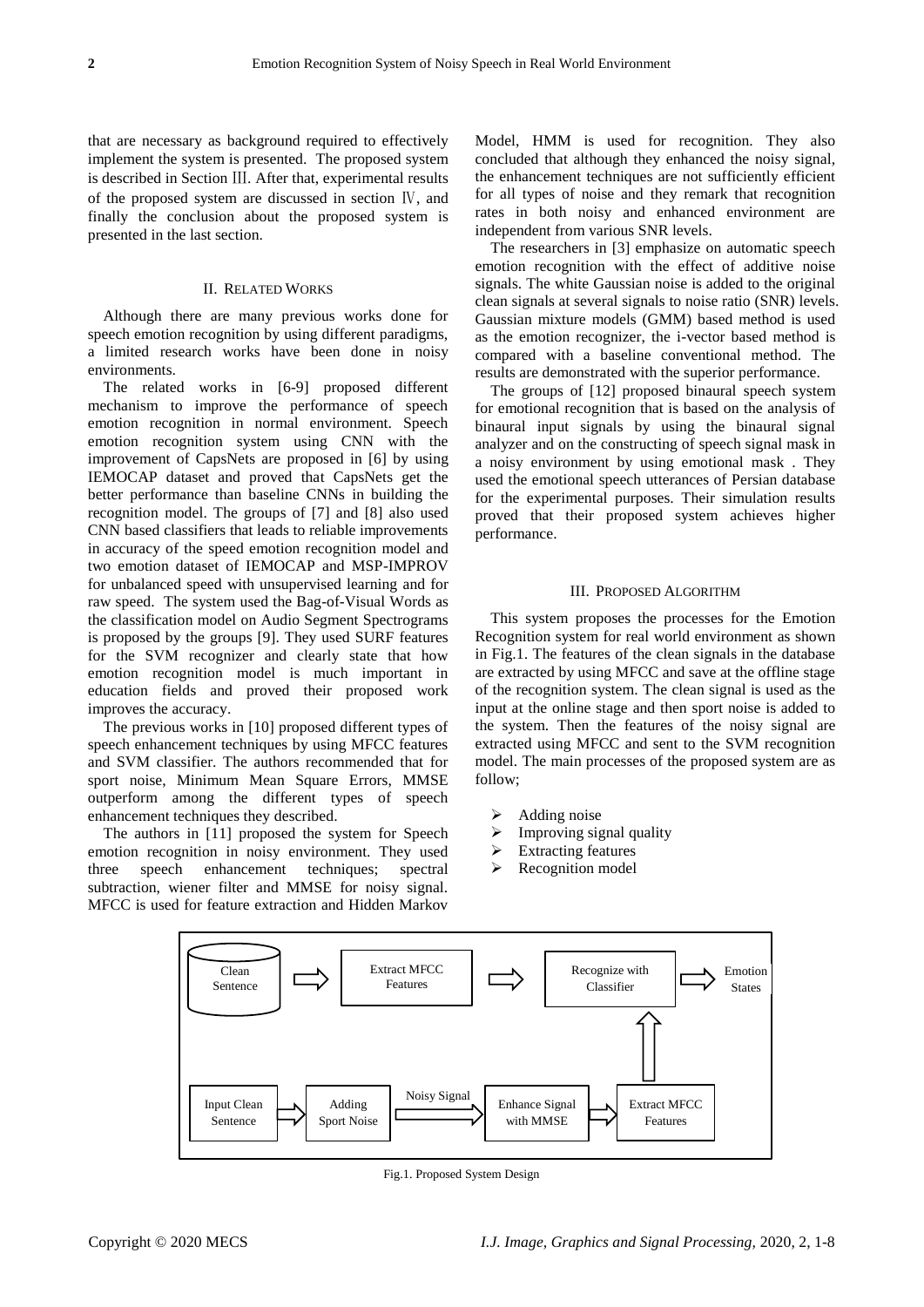## *A. Adding Noise*

This setup is intended to develop a speech emotion recognition system under real world background noise environment. To get the noisy signal, background noise (sport event), as shown in Fig.2 is added to the speech signal respectively at several signal-to-noise ratio (SNR) levels (0dB, 5dB, 10dB and 15dB).



Fig.2. The input sport event background noise signal

## *B. Improving signal quality*

After adding the sport noise to the clean signal, the resulted noisy signal is enhanced by using Minimum Mean Square Error, MMSE.



MMSE estimation is used to overcome the existence of the background noise. MMSE method has been proposed to minimize the background noise to an acceptable amount and thus improved the quality of the speech. The MMSE technique can be implemented when the input SNR is clearly known [13]. The determination of the linear estimator take additional complexity and it may cause the only disadvantage for MMSE.

The short-time spectral magnitude minimum meansquare error (MMSE) estimation has been largely used in the previous years. The MMSE estimator of the magnitude spectrum of the signal can be calculated as follow:

$$
X_k = E\{X_k | Y(w_k)\}, k = 0, 1, 2, \dots, N - 1 \tag{1}
$$

$$
p(X_k, \theta_k) \tag{2}
$$

Where  $E\{X_k | Y(w_k)\}$  denotes the expectation operator,  $p(X_k, \theta_k)$  is the joint pdf of the magnitude and phase spectra, denotes the noise variance and  $p(Y(w_k)|X_k, \theta_k)$ is given by:

$$
p(Y(w_k)|X_k, \theta_k) = \frac{1}{\pi \lambda_d(k)} \exp\{-\frac{1}{\lambda_d(k)} |Y(w_k) - X(w_k)|^2\}
$$
 (3)

Where  $\lambda d(k)$  denotes the noise variance [11].

# *C. Extracting Features*

The characteristics of the enhanced signal are extracted by using the Mel frequency Cepstral coefficients (MFCC). The Mel-Frequency Cepstral Coefficients (MFCC) features is the most commonly used popular features in speech recognition. It takes the advantages of the cepstrum analysis and a perceptual frequency scale of critical bandwidth. MFCC is based on variation of the human ear's critical bandwidth that cannot perceive frequencies over 1000 Hz. [14]. The steps of the MFCC in speech analysis are as in the following Fig.4. Generally, MFCC extraction involves several stages, which are preemphasis, framing/segmentation windowing, FFT spectrum, mel-spectrum extraction and mel-cepstrum extraction. The general procedure of mel-cepstrum extraction actually involve, dividing the signal into frames, to obtain the power of spectrum, to convert the melspectrum and finally the Discrete Cosines Transform (DCT) is used to find the cepstrum coefficient.



Fig.4. MFCC steps in speech analysis

In this system, all the available collected utterances which are classified in seven emotional states resulting in a set of 322 sentences. The signal was divided into frames of 50ms for each utterance, with 50% overlap between the successive frames. Feature vector is collected by 13 coefficients and 13 delta coefficients to get more effective values.

#### *D. Recogntion model*

The researchers proposed many classification algorithms to build the recognition model of the emotion recognition system. Since SVM is a simple and efficient computation of popular machine learning algorithms, and is commonly used for signal classification problems and it can have a very good performance compared to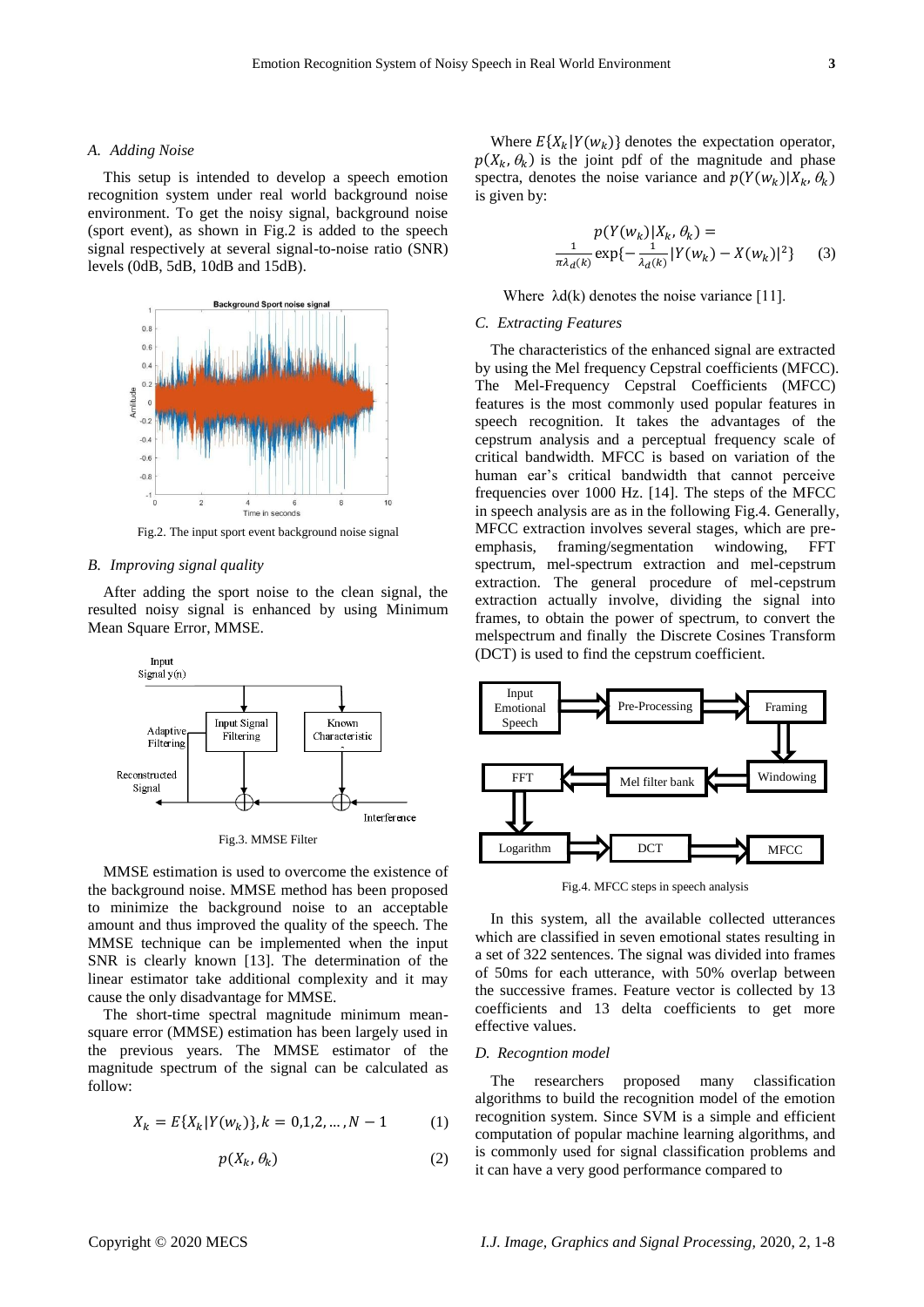other classifiers. Thus this system adopted the support vector machine to build the classification model of the speech emotion system.

### IV. EXPERIMENT SIMULATION AND RESULT ANALYSIS

# *A. Dataset*

The proposed system is evaluated by using the IEMOCAP database (Interactive Emotional Dyadic Motion Capture), it is an Interactive emotional corpus collected at SAIL lab at USC for research purposes [15]. This database is composed of recordings in audio file, video file and motion-capture file. It takes nearly a total of twelve hours for five dyadic sessions of mixed gender pairs. The manual works are done for segmentation into utterances and annotations in categorical labels of emotions such as angry, happy, sad, neutral, frustrated, excited, fearful, surprised, disgusted, and other. This database contains ten speakers (5 males and 5 females) with five sessions and the audio recordings files were save with the sampling rate of 16 KHz. This system uses speech information that is available for each utterance specially sentences which are classified in seven emotional states: angry, happy, sad, neural, frustrated, excited, and surprised.

#### *B. Accuracy Results*

The most popular machine learning methods described above are used to test the performance of the system. The results are carried out by using the matlab 2018a and weka 3.8.1. Firstly the clean signals are tested and the results are shown in the following table. All classification results are obtained by using the clean trained data with the all test data.

Table 1. Emotion recognition results for clean speech signals

| Classifier            | Accuracy $(\% )$ |
|-----------------------|------------------|
| Deep Learning         | 54.3478          |
| <b>Neural Network</b> | 90.6832          |
| <b>SVM</b>            | 56.5217          |
| Decision Tree         | 89.441           |

As can be seen from the above result, MLP outperform as the best classifier for standard dataset of the clean speech signal. After getting the result of the clean signal, the experiment is carried out for noise signal by adding real world sport noise with various db. The results for each classifier are shown in the following Tables 2 to 5.

Table 2. Emotion recognition results for noisy speech signal using Deep Learning Method

| <b>SNR</b> | Precision | Recall | <b>FMeasure</b> | Accuracy (%) |
|------------|-----------|--------|-----------------|--------------|
| 0db        | 0.139     | 0.351  | 0.198           | 35.0932      |
| 5db        | 0.143     | 0.270  | 0.175           | 27.0186      |
| 10db       | 0.162     | 0.193  | 0.150           | 19.2547      |
| 15db       | 0.162     | 0.193  | 0.150           | 19.2547      |

| Table 3. Emotion recognition results for noisy speech signal using |  |
|--------------------------------------------------------------------|--|
| Neural Network                                                     |  |

| <b>SNR</b> | Precision | Recall | FMeasure | Accuracy $(\% )$ |
|------------|-----------|--------|----------|------------------|
| 0db        | 0.001     | 0.006  | 0.001    | 0.6211           |
| 5db        | 0.001     | 0.009  | 0.002    | 0.9317           |
| 10db       | 0.008     | 0.087  | 0.014    | 8.6957           |
| 15db       | 0.008     | 0.087  | 0.014    | 8.6957           |

Table 4. Emotion recognition results for noisy speech signal using SVM

| <b>SNR</b>       | Precision | Recall | FMeasure | Accuracy (%) |
|------------------|-----------|--------|----------|--------------|
| 0 <sub>d</sub> b | 0.101     | 0.304  | 0.152    | 30.4348      |
| 5db              | 0.101     | 0.304  | 0.152    | 30.4348      |
| 10 <sub>db</sub> | 0.173     | 0.304  | 0.148    | 30.4348      |
| 15db             | 0.212     | 0.345  | 0.236    | 34.472       |

Table 5. Emotion recognition results for noisy speech signal using Decision Tree

| <b>SNR</b>       | Precision | Recall | <b>FMeasure</b> | Accuracy (%) |
|------------------|-----------|--------|-----------------|--------------|
| 0 <sub>d</sub> b | 0.101     | 0.304  | 0.152           | 30.4348      |
| 5db              | 0.101     | 0.304  | 0.152           | 30.4348      |
| 10db             | 0.122     | 0.307  | 0.153           | 30.7453      |
| 15db             | 0.107     | 0.295  | 0.155           | 29.5031      |

The MMSE outperform among the enhancement methods and this system also used the MMSE to remove real world sport noise. The following tables from 6 to 9 show the result for the enhancement files.

Table 6. Emotion recognition results for enhanced speech signal with MMSE using Deep Learning

| <b>SNR</b> | Precision | Recall | <b>FMeasure</b> | Accuracy (%) |
|------------|-----------|--------|-----------------|--------------|
| 0db        | 0.139     | 0.143  | 0.104           | 14.2857      |
| 5db        | 0.154     | 0.149  | 0.113           | 14.9068      |
| 10db       | 0.234     | 0.152  | 0.120           | 15.2174      |
| 15db       | 0.414     | 0.186  | 0.172           | 18.6335      |

Table 7. Emotion recognition results for enhanced speech signal with MMSE using Neural Network

| <b>SNR</b>       | Precision | Recall | <b>FMeasure</b> | Accuracy (%) |
|------------------|-----------|--------|-----------------|--------------|
| 0 <sub>d</sub> b | 0.525     | 0.096  | 0.032           | 9.6273       |
| 5db              | 0.445     | 0.118  | 0.077           | 11.8012      |
| 10db             | 0.359     | 0.236  | 0.185           | 23.6025      |
| 15db             | 0.307     | 0.314  | 0.230           | 31.3665      |

Table 8. Emotion recognition results for enhanced speech signal with MMSE using SVM

| <b>SNR</b>       | Precision | Recall | <b>FMeasure</b> | Accuracy (%) |
|------------------|-----------|--------|-----------------|--------------|
| 0 <sub>db</sub>  | 0.242     | 0.373  | 0.272           | 37.2671      |
| 5db              | 0.263     | 0.404  | 0.310           | 40.3727      |
| 10 <sub>db</sub> | 0.314     | 0.429  | 0.328           | 42.8571      |
| 5d <sub>b</sub>  | 0.472     | 0.413  | 0.317           | 41.3043      |

Table 9. Emotion recognition results for enhanced speech signal with MMSE using Decision Tree

| <b>SNR</b>       | Precision | Recall | FMeasure | Accuracy $(\% )$ |
|------------------|-----------|--------|----------|------------------|
| 0 <sub>dh</sub>  | 0.245     | 0.307  | 0.190    | 30.7453          |
| 5db              | 0.252     | 0.326  | 0.272    | 32.6087          |
| 10 <sub>db</sub> | 0.260     | 0.339  | 0.293    | 33.8509          |
| 15db             | 0.288     | 0.363  | 0.305    | 36.3354          |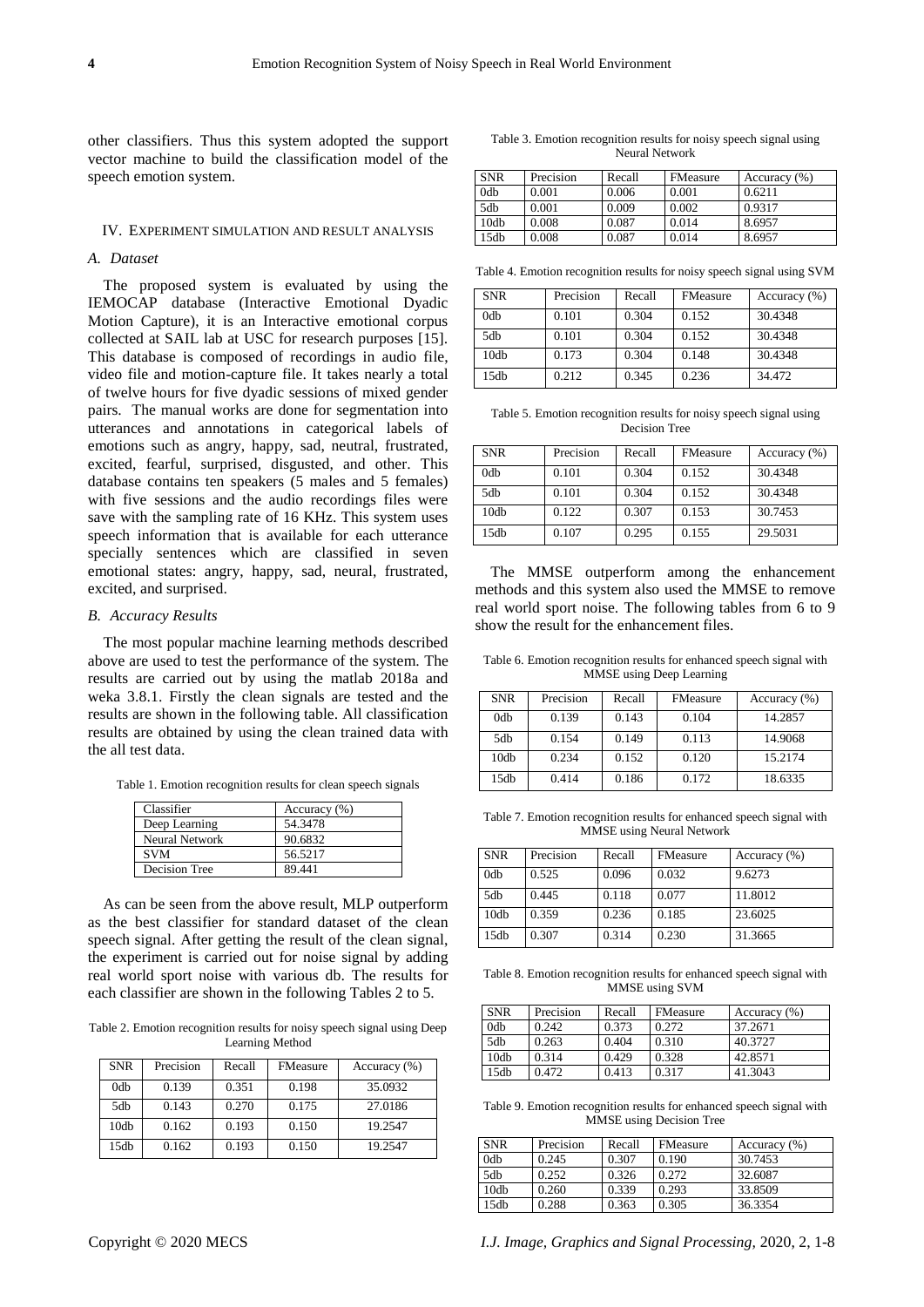To be clearly analyses the results, the average accuracy are calculated and the results are compared for various data types; clean signal, noisy signal and enhanced signals as shown in the following Fig.5.



Fig.5. Comparison of average Accuracy results for various data signals



Fig.6. Comparison results for each emotion of the clean signals

As can be seen from the results of Fig.5, Neural Network and Decision Tree provide the best results for clean data. But, they provide degrade performance for the noisy signal and SVM gives the best performance results among them. SVM also hold the best classifier for those enhanced signals with the MMSE technique. Deep Learning gradually decreases the performance from the clean signals to noisy signals and enhanced signals. The results clearly show that the performance of the classifier depends on the signals data types and should be notice which classification model is suitable for which types of application.

The experiments are continued to be carried out to analyses which classifier can do the best for each emotion. The performance results for the best recognition of emotions are shown in the following figures. Fig.6 shows the accuracy result for each emotion of the clean signals for various classifiers, Fig. 7 illustrates for average noisy signals and Fig. 8 proves the enhanced signals results.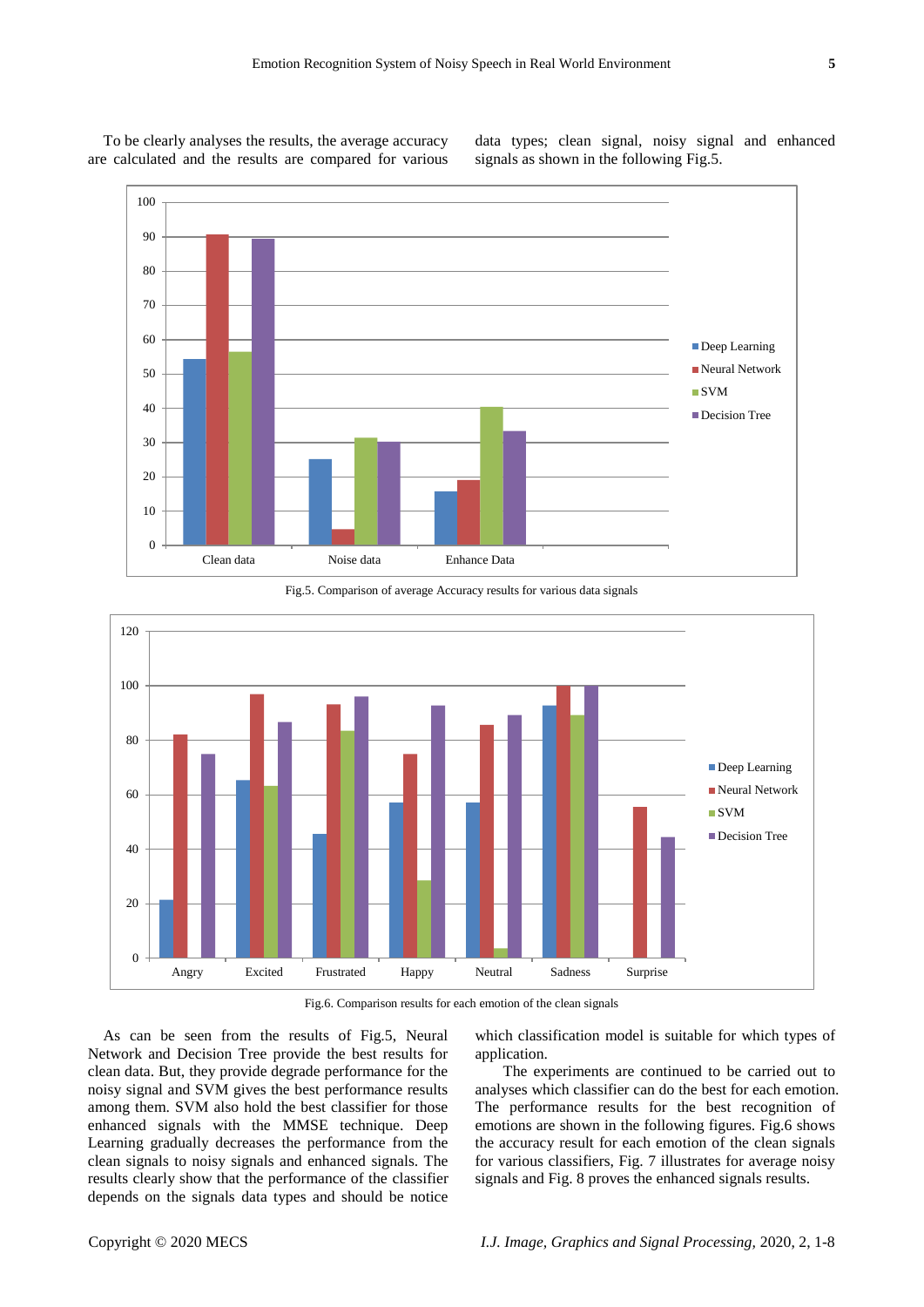From the results of the Fig.6, it can be conclude that Neural Network and Decision Tree provide the full marks recognition results for sadness emotion. It can be the useful information for some system, such as health care system, because the tone of the sadness is very low and the human beings cannot recognize easily. Generally Neural Network outperform for all types of emotion for clean signals. But SVM and Deep Learning perform the worst recognition for surprise emotion.

because the adding noise signal is high and the other emotion signals may not enough to be recognized. Although Neural Network can perform well for all clean signals, it can only do for angry emotion here. For excitement emotion, Decision Tree provides well results.

The results for the enhanced signals for each emotion are shown in Fig.8. SVM can't perform in Angry, happy and surprise emotions and Deep Learning and Decision Tree can perform well for Angry signal types.

From the noisy signal results of Fig.7, the classifier can perform only for both angry and excited emotions



Fig.7. Comparison results for each emotion of the average noisy signals from 0db to 15db



Fig.8. Comparison results for each emotion of the average enhanced signals from 0db to 15db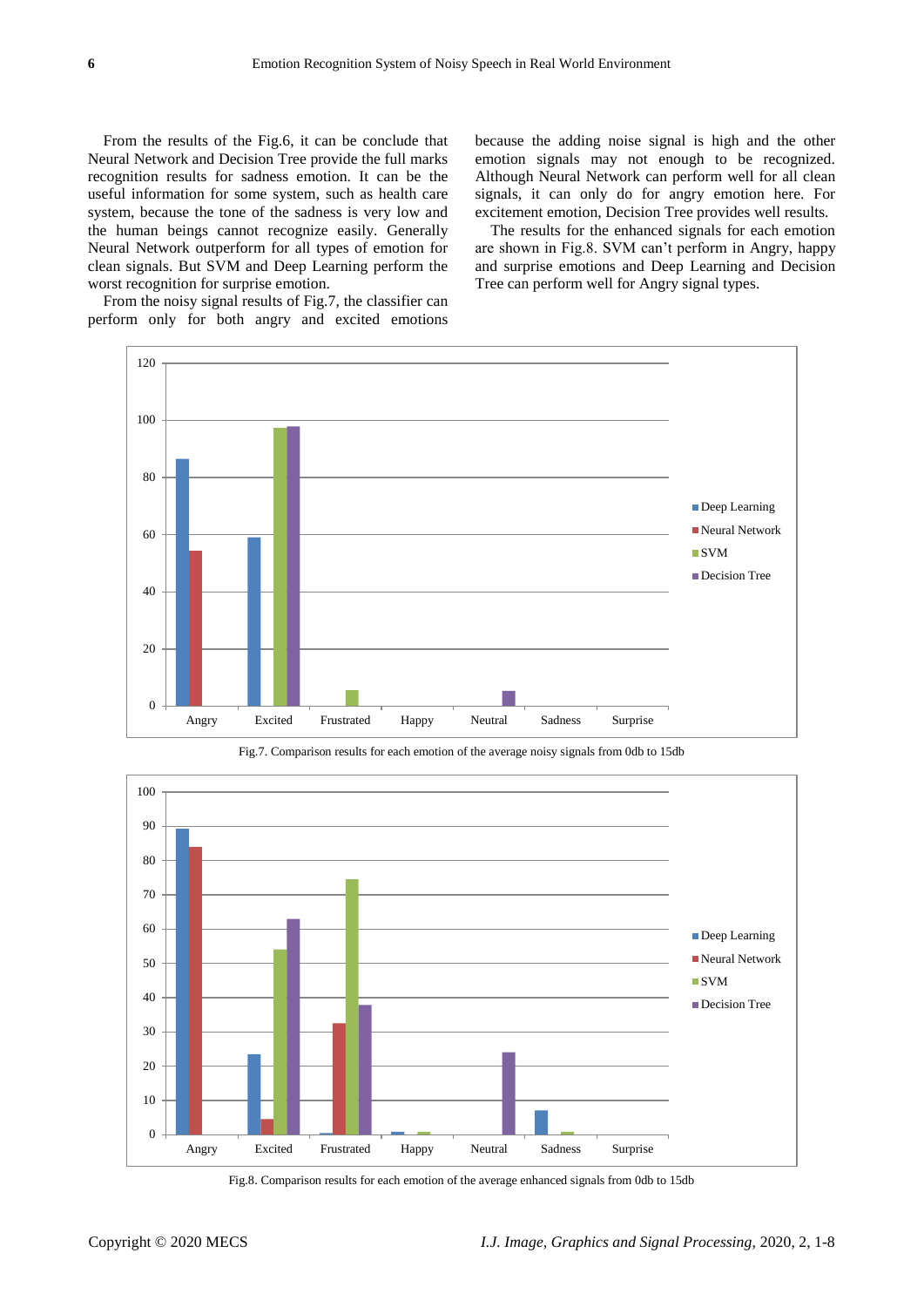Deep Learning and Neural Network can also provide for enhanced angry signals. Decision Tree is still the best for excitement emotion and SVM outperform the best result for Frustration. Surprise emotion cannot recognize by none of the classifier except for clean signals.

# V. CONCLUSION

This paper focuses on the development of speed emotion recognition system for noisy environment with the advantage of the MMSE enhancement technique. The performances are tested by using the IEMOCAP standard dataset. MFCC features can deal with various types of the signal including noise and enhancements techniques. Different types of popular machine learning techniques are used to measure the accuracy performance for each signal data type. The system is also tested the performance of the classifiers for each emotion to analyses which classifier is the best for which emotion to facilitate in real world environment. Neural Network outperforms the best result for clean data and SVM is the best among the classifier for both addition of the original signal. Deep Learning gives the superlatives performance for angry emotion of noisy signal and SVM provide the most recognizable classifier for frustration. Therefore, this research experiments show which types of classifier model is appropriate for which application or devices including the determination of signal data types whether it is clean, noise or enhanced signal. However, the system needs to extend to give the better results for all real world noises with the best enhancement techniques. Finding the better speed enhancement techniques still remain the ongoing works. This may be the future direction for this research work.

## **REFERENCES**

- [1] Causse, M., Dehais, F., Péran, P., Sabatini, U., and Pastor, J., "The effects of emotion on pilot decision-making: A neuroergonomic approach to aviation safety". Transportation research part C: emerging technologies, 33, 272-281, 2013.
- [2] Leila Kerkeni, Youssef Serrestou, Mohamed Mbarki, Kosai Raoof, Mohamed Ali Mahjoub and Catherine Cleder (March 25th 2019). Automatic Speech Emotion Recognition Using Machine Learning [Online First], IntechOpen, DOI: 10.5772/intechopen.84856.
- [3] Panikos Heracleous et.al, "Speech Emotion Recognition in Noisy and Reverberant Environments", 2017 Seventh International Conference on Affective Computing and Intelligent Interaction (ACII), 23-26 Oct. 2017, DOI: [10.1109/ACII.2017.8273610](https://doi.org/10.1109/ACII.2017.8273610)
- [4] Tayseer M. F. Taha, Ahsan Adeel and Amir Hussain, "A Survey on Techniques for Enhancing Speech", International Journal of Computer Applications · February 2018 DOI: 10.5120/ijca2018916290
- [5] Sun et al. , "Decision tree SVM model with Fisher feature selection for speech emotion recognition", EURASIP Journal on Audio, Speech, and Music Processing (2019) 2019:2 <https://doi.org/10.1186/s13636-018-0145-5>
- [6] Xixin Wu, et.al, "Speech Emotion Recognition Using Capsule Networks", [2019 IEEE International Conference](https://ieeexplore.ieee.org/xpl/conhome/8671773/proceeding)

[on Acoustics, Speech and Signal Processing \(ICASSP\),](https://ieeexplore.ieee.org/xpl/conhome/8671773/proceeding)  12-17 May 2019, DOI: [10.1109/ICASSP.2019.8683163](https://doi.org/10.1109/ICASSP.2019.8683163)

- [7] Michael Neumann, Ngoc Thang Vu, "Improving Speech Emotion Recognition With Unsupervised Representation Learning On Unlabeled Speech", [2019 IEEE International](https://ieeexplore.ieee.org/xpl/conhome/8671773/proceeding)  Conference on Acoustics, Speech and Signal Processing<br>(ICASSP). 12-17 May 2019. [\(ICASSP\),](https://ieeexplore.ieee.org/xpl/conhome/8671773/proceeding) 12-17 May 2019, DOI: [10.1109/ICASSP.2019.8682541](https://doi.org/10.1109/ICASSP.2019.8682541)
- [8] Siddique Latif, Rajib Rana, Sara Khalifa, Raja Jurdak, Julien Epps, "Direct Modelling of Speech Emotion from Raw Speech", DOI:<https://arxiv.org/abs/1904.03833>
- [9] Evaggelos Spyrou 1,2,3,\_, Rozalia Nikopoulou 4, Ioannis Vernikos 2 and Phivos Mylonas, "Emotion Recognition from Speech Using the Bag-of-VisualWords on Audio Segment Spectrograms", Technologies 2019, 7, 20; doi:10.3390/technologies7010020
- [10] Htwe Pa Pa Win and Phyo Thu Thu Khine, "Speech Enhancement Techniques for Noisy Speech in Real World Environments", Proceedings of the 17th International Conference on Computer Applications, pp.238-244, 27th – 28th February, 2019.
- [11] Farah Chenchah and Zied Lachiri, "Speech emotion recognition in noisy environment", 2nd International Conference on Advanced Technologies for Signal and Image Processing - ATSIP'2016, March 21-24, 2016, Monastir, Tunisia
- [12] Bashirpour and Geravanchizadeh, "Robust emotional speech recognition based on binaural model and emotional auditory mask in noisy environments", EURASIP Journal on Audio, Speech, and Music Processing (2018) 2018:9[, https://doi.org/10.1186/s13636-](https://doi.org/10.1186/s13636-018-0133-9) [018-0133-9](https://doi.org/10.1186/s13636-018-0133-9)
- [13] He L, "Stress and emotion recognition in natural speech in the work and family environments", Ph.D. thesis, Department of Electrical Engineering, RMIT University, Melbourne, November 2010.
- [14] Lindasalwa Muda, Mumtaj Begam and I. Elamvazuthi, "Voice Recognition Algorithms using Mel Frequency Cepstral Coefficient (MFCC) and Dynamic Time Warping (DTW) Techniques", Journal of Computing, Volume 2, Issue3, March 2010, ISSN 2151-9617.
- [15] C. Busso, M. Bulut, C. Lee, A.Kazemzadeh, E. Mower, S. Kim, J. Chang, S. Lee, and S. Narayanan, "IEMOCAP: Interactive emotional dyadic motion capture database", Journal of Language Resources and Evaluation, vol. 42, no. 4, pp. 335-359, December 2008.

# **Authors' Profiles**



**Htwe Pa Pa Win** received her Ph.D (IT) from University of Computer Studies, Yangon, Myanmar in 2012. She is currently working as a Lecturer at the University of Computer Studies, Hpa-an, Myanmar. Her research interests include Image Processing, Speech

processing and Digital Signal processing.



**Phyo Thu Thu Khine** received her Ph.D (IT) from University of Computer Studies, Yangon, Myanmar in 2012. She is currently working as a Lecturer at the University of Computer Studies, Hpa-an, Myanmar. Her research interests include Image Processing, Speech